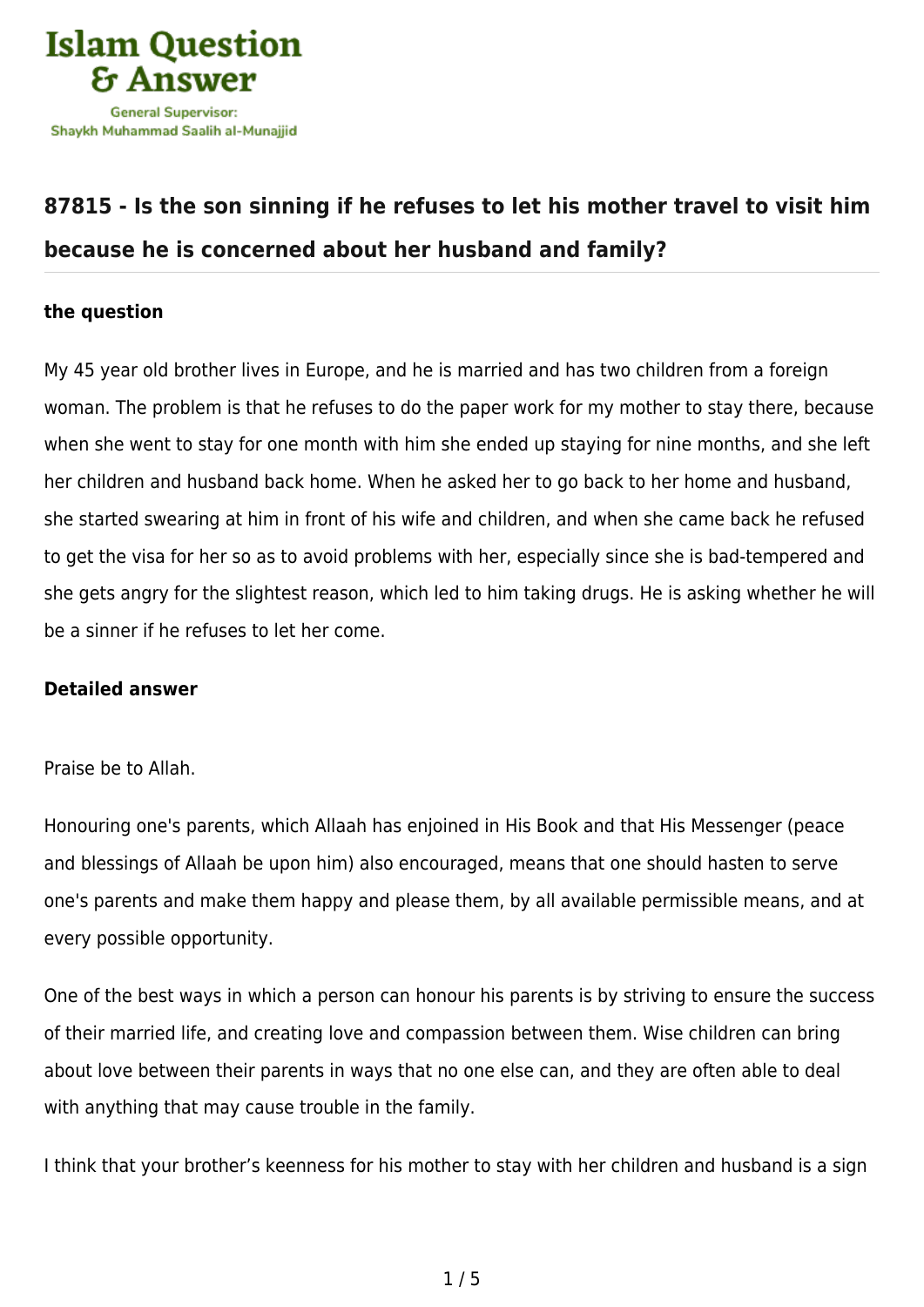

of his wisdom, especially if the family will be harmed by the mother's frequent absences, as is usually the case.

But he should deal kindly with her and choose the best ways of overcoming this conflict of interests, the conflict between his wanting to keep his mother with her family and home, and the mother's wanting to visit him overseas and stay with him.

He will definitely find a good answer to this problem, in sha Allah. If he can renew the visa for his mother to visit for one month, then that is good, and he can apologize to his mother when the month ends by saying that the visa has expired and she must go back. An even better solution would be if he could accommodate the whole family and get visas for all of them to visit, so that they can be with their mother wherever she goes.

If he can advise his mother in a kind way and explain clearly to her that she is obliged to obey and serve her husband – especially if the husband does not agree to her being away for this length of time – then he should try to do that, and he should not feel too shy or give up, and it will not matter if his mother accuses him of disobeying her or not liking her to visit, because Allaah knows what is in his heart and He knows his real intentions.

Allaah says (interpretation of the meaning):

"Your Lord knows best what is in your inner‑selves. If you are righteous, then, verily, He is Ever Most Forgiving to those who turn unto Him again and again in obedience, and in repentance"

[al-Isra' 23:25]

Imam Ibn Jareer al-Tabari (may Allaah have mercy on him) said:

Allaah, may He be exalted, says: "Your Lord", O mankind, "knows best" i.e., better than you, "what is in your inner‑selves" of respect, honour and kindness towards your fathers and mothers,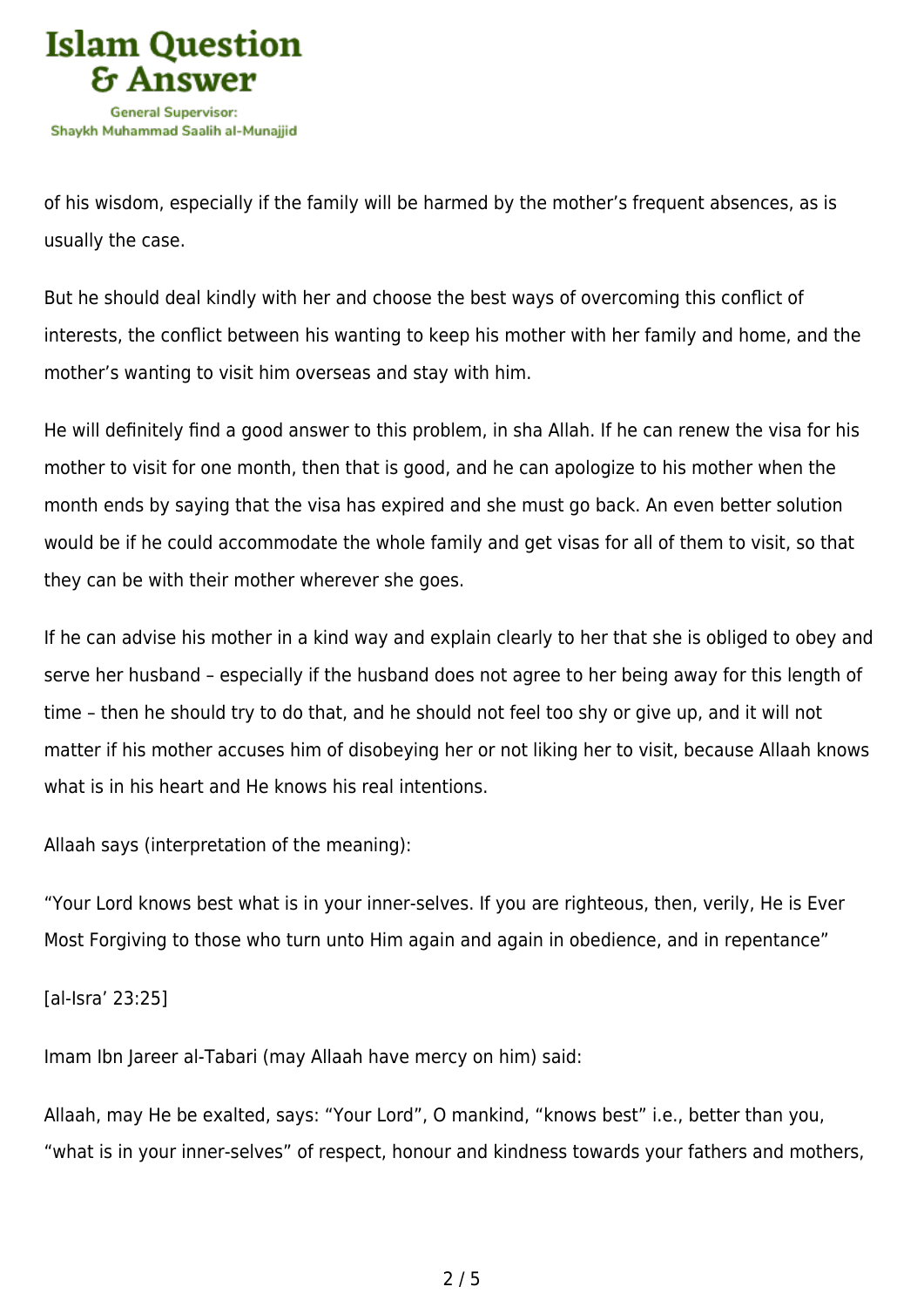

and what is in them of disregarding their rights and disobeying them, and other things that are hidden in your hearts. Nothing of that is hidden from Him, and He will reward or punish you for good or bad deeds, so beware of ill feelings towards them or disobedience towards them.

The words "If you are righteous" mean: if you ensure that your intentions towards them are correct and you obey Allaah in what He has enjoined upon you of honouring them and fulfilling the rights they have over you, after you make any mistake or fall short in your duties towards them, and also doing other duties that have been enjoined upon you, then "He is Ever Most Forgiving to those who turn unto Him again and again in obedience, and in repentance" who turn to Him after slipping and erring.

Tafseer al-Tabari (17/421, 422).

This verse is a sincere call to your brother to purify his heart and rectify his intention, so that his motive for not getting a visa for his mother to visit will be his concern for the wellbeing of her household and her family by staying with them, and not helping her with the sin that she would be committing if she disobeyed her husband and travelled without his consent.

But if his real motive is because he dislikes his mother and does not want to welcome her, host her and serve her, then he is sinning in that case, and he is committing the major sin of disobedience to parents, because one of the greatest rights that parents have over their children is that they should take care of them when they grow old and serve them.

If your brother cannot control his mother's visit in an appropriate and proper manner, then he should make up for that by going to visit her as often as he can, and not staying away from her for too long. And he should strive to uphold ties with her and treat her kindly by sending gifts and the like, especially things that she likes.

With regard to what you say about your brother taking drugs, if what you mean is tranquillizers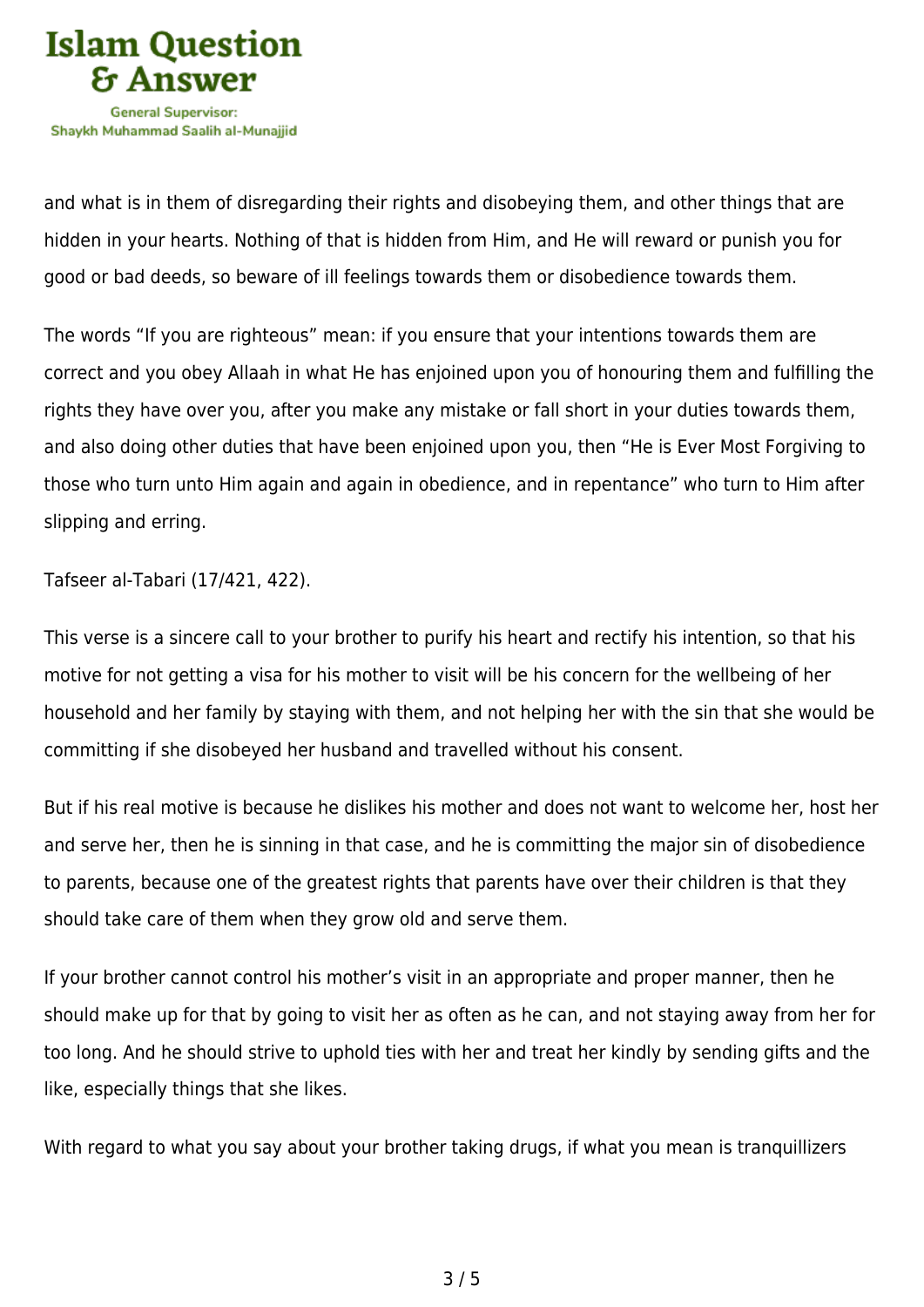

that are taken by those who suffer from panic, anger and anxiety, then the basic principle is that these pills are not permissible because of the addiction they cause, which is forbidden in sharee'ah. But if that is because of need as determined by a specialist doctor, then it is permissible for him to take them in that case, under the supervision of a doctor only, because that is a case of necessity.

Shaykh Ibn 'Uthaymeen (may Allaah have mercy on him) was asked:

What is the ruling on taking sleeping pills or tranquillizers? Do they come under the heading of drugs or not? Are they permissible if there is a need for them or if a doctor tells one to take them?

He replied:

It is not permissible to use these pills except in the case of need, so long as that is with the permission of a proficient doctor, because there is some risk involved, and they have an effect on the brain. If a person uses them, he may calm down for a little while, but they more cause more harm later on. The point is that it is permissible to use them in cases of need, so long as that is under the supervision of a doctor and with his permission.

Fataawa Noor 'ala al-Darb (tape no. 82/side1).

If these pills cause the body to relax then they come under the same ruling as haraam drugs.

The scholars of the Standing Committee were asked:

What is the ruling on tranquillizers that are used to treat some nervous diseases etc, and which come under the category of relaxants?

They replied:

It is not permissible to use for medical purposes that which has been forbidden by Allaah. One of